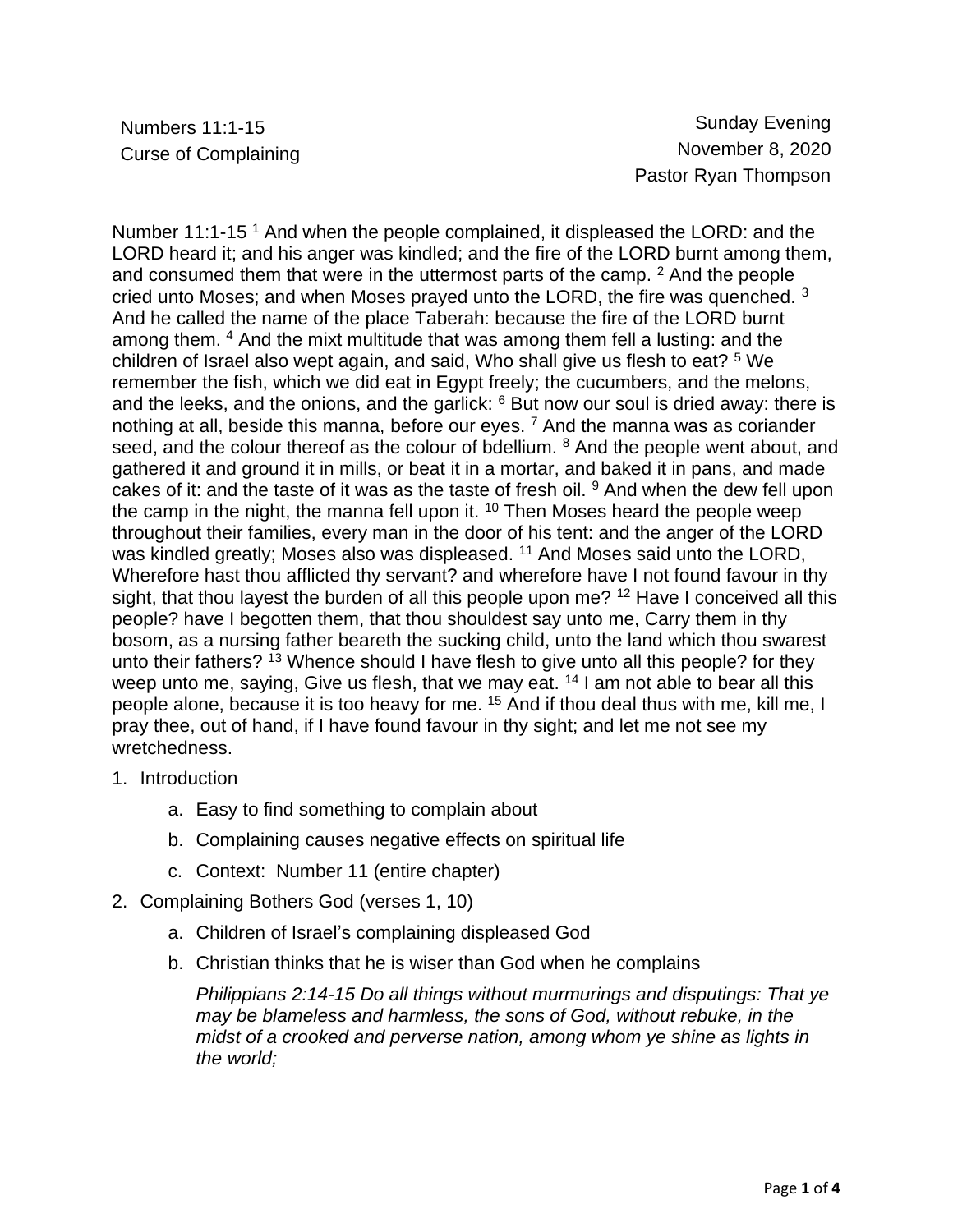c. God wants Christian life filled with thanksgiving

*1 Thessalonians 5:18 In everything give thanks: for this is the will of God in Christ Jesus concerning you.*

- 3. Complaining Burdens Our Leaders (verses 2, 10-11, 13-14)
	- a. Moses complained about carrying the burden of leading the people
		- i. Children of Israel cried about God's judgment of fire
		- ii. Mixed multitude of people cried about no meat in their diet
	- b. Moses cried to God about not having meat to give to the people
- 4. Complaining Blinds Christian to the Miraculous
	- a. Fantasy in minds of mixed multitude
		- i. All foods freely eaten in Egypt
		- ii. Meats, vegetables, & spices
	- b. Reality of situation in Egypt
		- i. Slaves in bondage in Egypt

*Exodus 2:23 And it came to pass in process of time, that the king of Egypt died: and the children of Israel sighed by reason of the bondage, and they cried, and their cry came up unto God by reason of the bondage.*

ii. God saw their affliction, crying, & sorrows

*Exodus 3:7 And the LORD said, I have surely seen the affliction of my people which are in Egypt, and have heard their cry by reason of their taskmasters; for I know their sorrows;*

- c. Moses & mixed multitude acted like no miracles had happened
	- i. God's appearance to Moses at burning bush
	- ii. Ten plagues upon Egypt
	- iii. Parting of Red Sea & protection from Egyptian army
- 5. Complaining Brings God's Judgments (verses 18-20)
	- a. Their complaint about having no meat
		- i. God warned them that they would not like the results
		- ii. God gave them what they wanted for 30 days
		- iii. Smallest amount collected was 480 pounds of meat
		- iv. Anyone eating of the quail meat died in a plague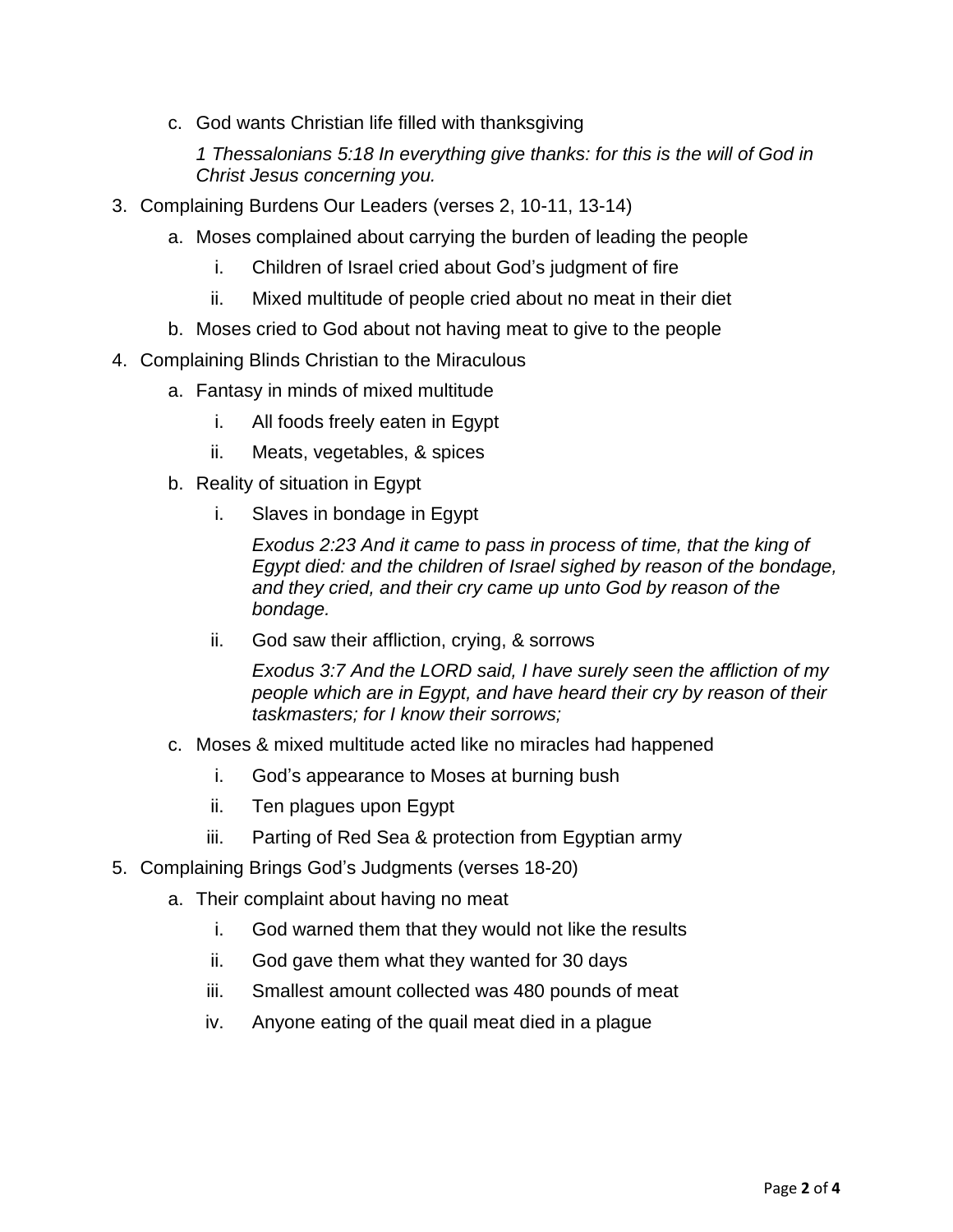- b. But God continued to provide manna from heaven (7-9)
	- i. God provided manna to them beginning  $2^{nd}$  month of their departure from Egypt (Exodus 16:1)

*Exo 16:35 \And the children of Israel did eat manna forty years, until they came to a land inhabited; they did eat manna, until they came unto the borders of the land of Canaan.*

- ii. Many chose to eat manna & some chose to eat quail
- iii. Anyone eating manna for food was not struck down in the plague
- 6. Complaining Breeds Doubt in God's Ability (verses 21-23)
	- a. Complaining comes naturally to man
	- b. Multitude's complaints influenced Moses to doubt God's power
	- c. Moses could not see what God could do
		- i. Moses told God that he had minimum of 600,000 men (not including women & children)
		- ii. Moses implied that not enough animals in their herds to feed entire multitude
		- iii. God asked Moses to think about God's power & ability to perform
	- d. When Christian forgets God's past actions, that causes them to doubt God's future ability to perform
- 7. Antidote to Complaining
	- a. Contentment in every situation is learned

*Philippians 4:11 Not that I speak in respect of want: for I have learned, in whatsoever state I am, therewith to be content.*

*1 Timothy 6:6 But godliness with contentment is great gain.*

b. God will supply all of your basic needs

*1 Timothy 6:8 And having food and raiment let us be therewith content.*

*Luke 12:22-23 <sup>22</sup> And he said unto his disciples, Therefore I say unto you, Take no thought for your life, what ye shall eat; neither for the body, what ye shall put on. <sup>23</sup> The life is more than meat, and the body is more than raiment.*

c. No need to worry when you can pray to God for your needs

*Philippians 4:6 Be careful for nothing; but in everything by prayer and supplication with thanksgiving let your requests be made known unto God.*

d. Come to God with a glad heart, singing & praising God with thanksgiving

*Psalm 100:2, 4 <sup>2</sup> Serve the LORD with gladness: come before his presence with singing. ... <sup>4</sup> Enter into his gates with thanksgiving, and into his courts with praise: be thankful unto him, and bless his name.*